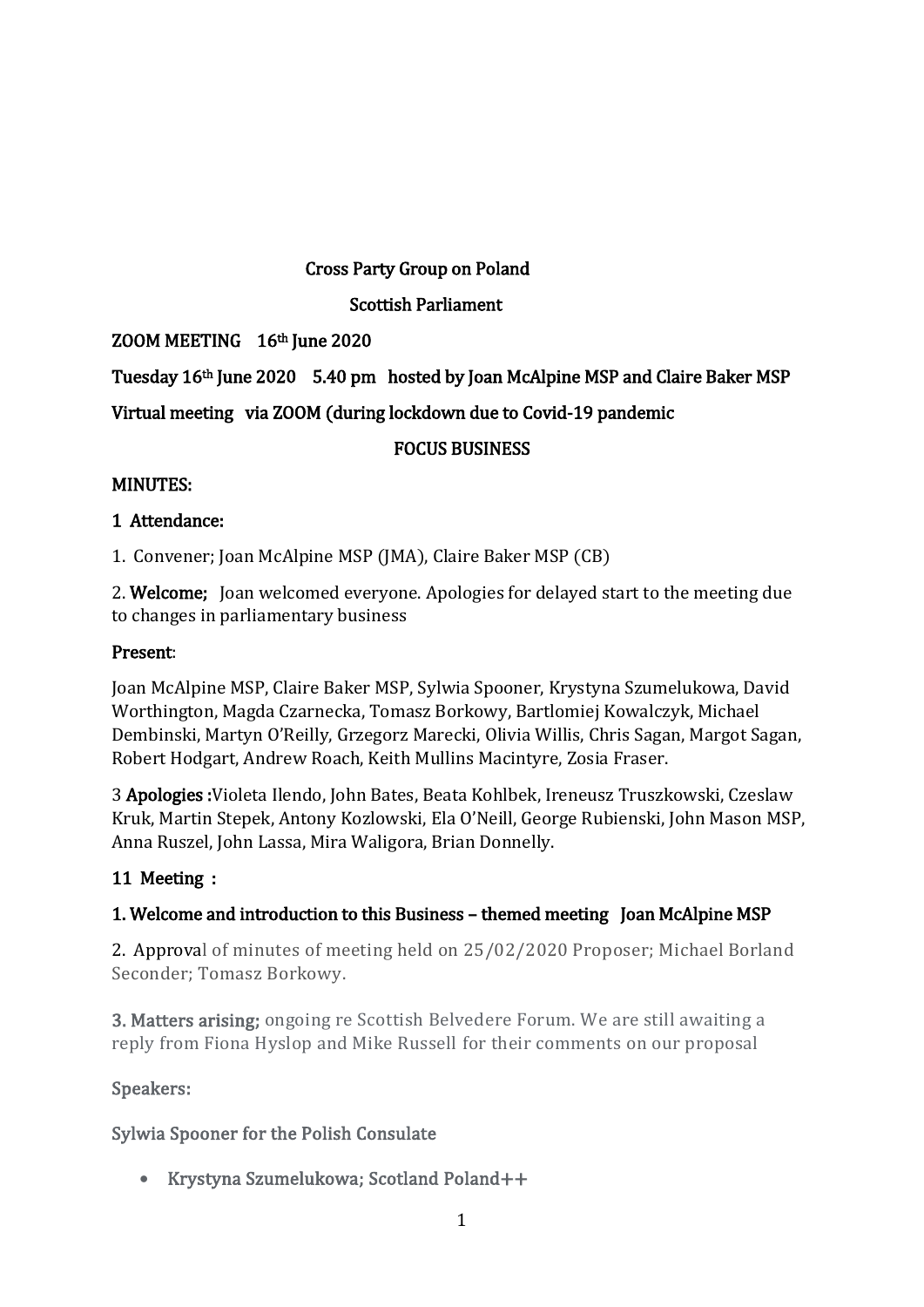### Michael Dembinski; British/Polish Chamber of Commerce

Bartlomiej Kowalczyk; PB –Link

## Martyn O'Reilly; Scottish Government Trade Envoy to Poland

### Grzegorz Marecki; CEO Continuum Industries

## Krystyna Szumelukowa Scotland Poland

 KS spoke to her "Belvedere Report" circulated earlier, in connection with establishing links for he Belvedere Forum and Business between Scotland and Poland .

The Belvedere Forum is an intergovernmental and civic society initiative developed originally by the Foreign and Commonwealth Office UK and the Polish Government and now managed by Chatham House UK and PISM (the Polish Institute for International Affairs).Its fourth meeting was held in London in March this year.

It is felt that the Scottish voice, and that of the other devolved nations in the UK is significantly missing within The Belvedere Forum . Chatham House is a well- known and respected academic think-tank and talk shop but is in danger of overlooking the future contribution of civil society and the engagement of local communities, especially as the UK is leaving the EU. Chatham House had been briefed on the Cross Party Group on Poland in Scotland and its diverse representation but declined an offer to include such reference in the March meeting in London which was heavily oriented to the "Golden Triangle" of London, Oxford and Cambridge.

It is felt that The Belvedere Forum needs to acknowledge the relationship between Scotland and Poland and help to make it work better. There are over 100,000 Poles in Scotland which provides a marvellous talent pool and potential for future cooperation and collaboration. and can serve to mitigate the damaging effects of Brexit .The role of Higher Education, especially the universities, is important in maintaining and expanding links between Poland and Scotland and will be invaluable in the future; eg the University of Edinburgh and the Jagellonian in Krakow who are now in the Europa Una alliance. The recent meeting of The Belvedere Forum also overlooked the role of Culture and the Creative Industries. Plus, several towns and cities in Scotland have links with Polish counterparts. We need to make the Scottish voice heard and the potential for further bilateral projects and programmes in Scotland and Poland acknowledged, The value of The Belvedere Forum lies in bringing expert opinion together, particularly in the present day context of UK leaving the EU but needs to be actioned by civil society which would include the education and business sectors.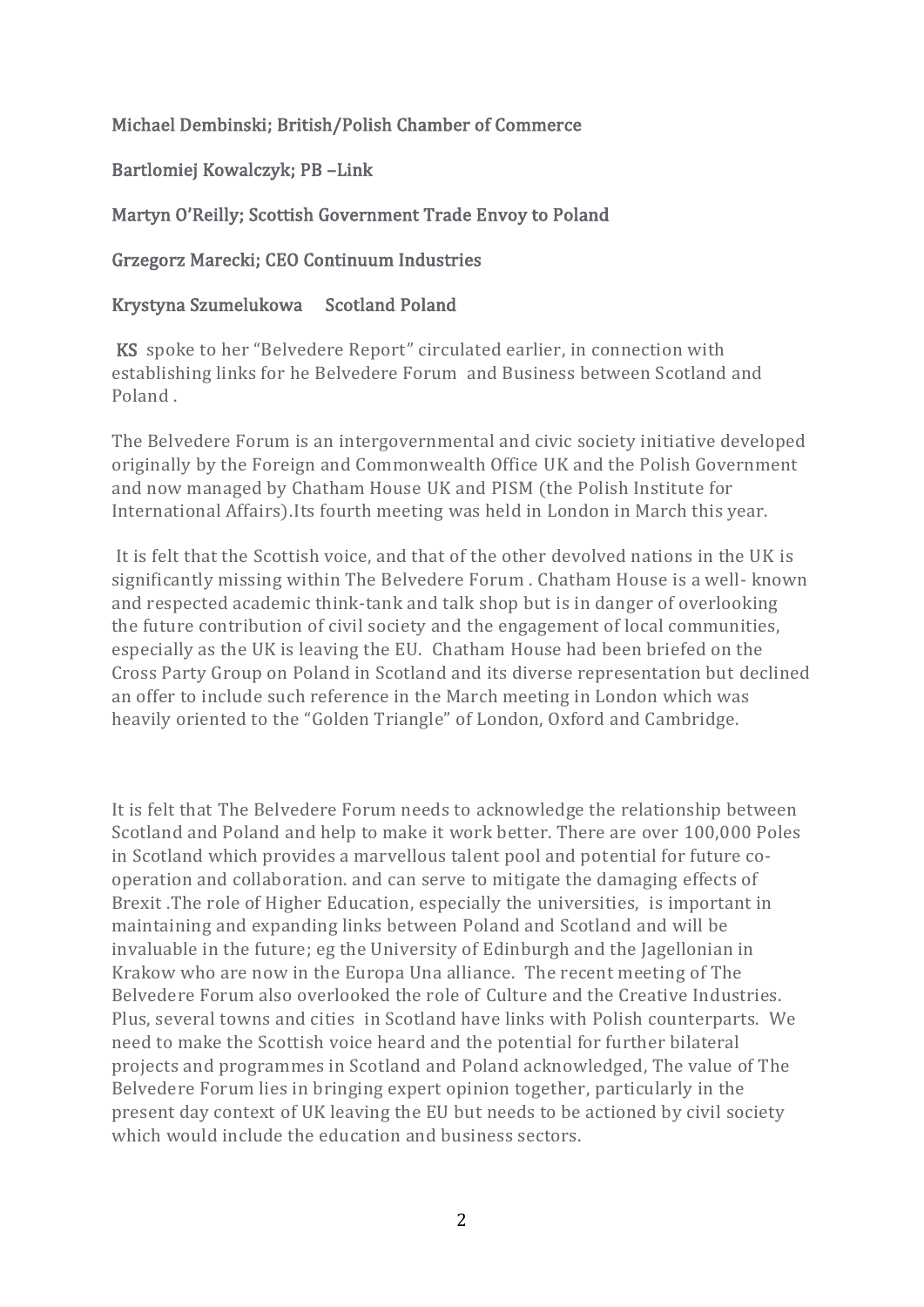- Chris Sagan we should develop our own Scottish/Polish Business Forum rather than try and bring the Forum up from London. He offered his services for the future in establishing such a group.
- Robert Frost –there are arguments for and against a "Scottish Belvedere Forum", mentioning the Aberdeen Symposium recently held under the leadership of Norman Davies, re Higher Education, and the formation of a foundation to teach Polish in all Higher Education establishments in Britain. Starting fund-raising here and in Poland interested business people are invited to contact him.
- Olivia Willis -why no mention of a BF in Scotland in 2021, as Warsaw is under consideration at present? it was said that despite frequent updates to BF conveners, KS "points re showcasing Scottish achievements" have been rejected from BF.
- Following a meeting with Frank Strang, a more cohesive approach needs to be presented to BF, so that Scotland can be included. The earliest date for a Scottish only forum might be 2021, to develop a proposal for 2022.
- Claire Baker said she did write to Fiona Hyslop, but no response received yet possibly due to changes in ministerial responsibilities, and perhaps a reply will be received from Mike Russell.
- Andrew Roach, might be possible to hold a forum in Scotland and questioned whether Poland has the bandwidth to do so. Also Chatham House is extremely well connected and has good links with the Foreign and Commonwealth Office.
- Martin Stepek suggested initially including Scottish matters in BF and using that to eventually holding a Scottish Forum.
- Robert Hodgart, In terms of Education, he referred to an active group of about 40-55 academics who meet every two years in Poland. They call themselves "Scotland in Europe" and represent many universities, holding conferences with a focus on Scotland.

# Michael Dembinski , British, Polish Chamber of Commerce

Business post-Covid in Poland is doing better than in UK. Poland was not as badly affected as other countries, thanks to tough measures introduced at the start. Positive cases in 1 week in UK were equivalent to 3 weeks in Poland. There were hotspots in Silesia in coal-mining areas and in Łódż, manufacturing areas. There have been outbreaks in Warsaw. The European Commission states that Poland will be the least touched by the pandemic, and at the end of the year it is expected that Poland's GDP will be down by only 4%.

While tourism and hotels were closed; members of the Chamber are recruiting in Poland. Manufacturing, construction, agriculture and IT shared services are doing relatively well.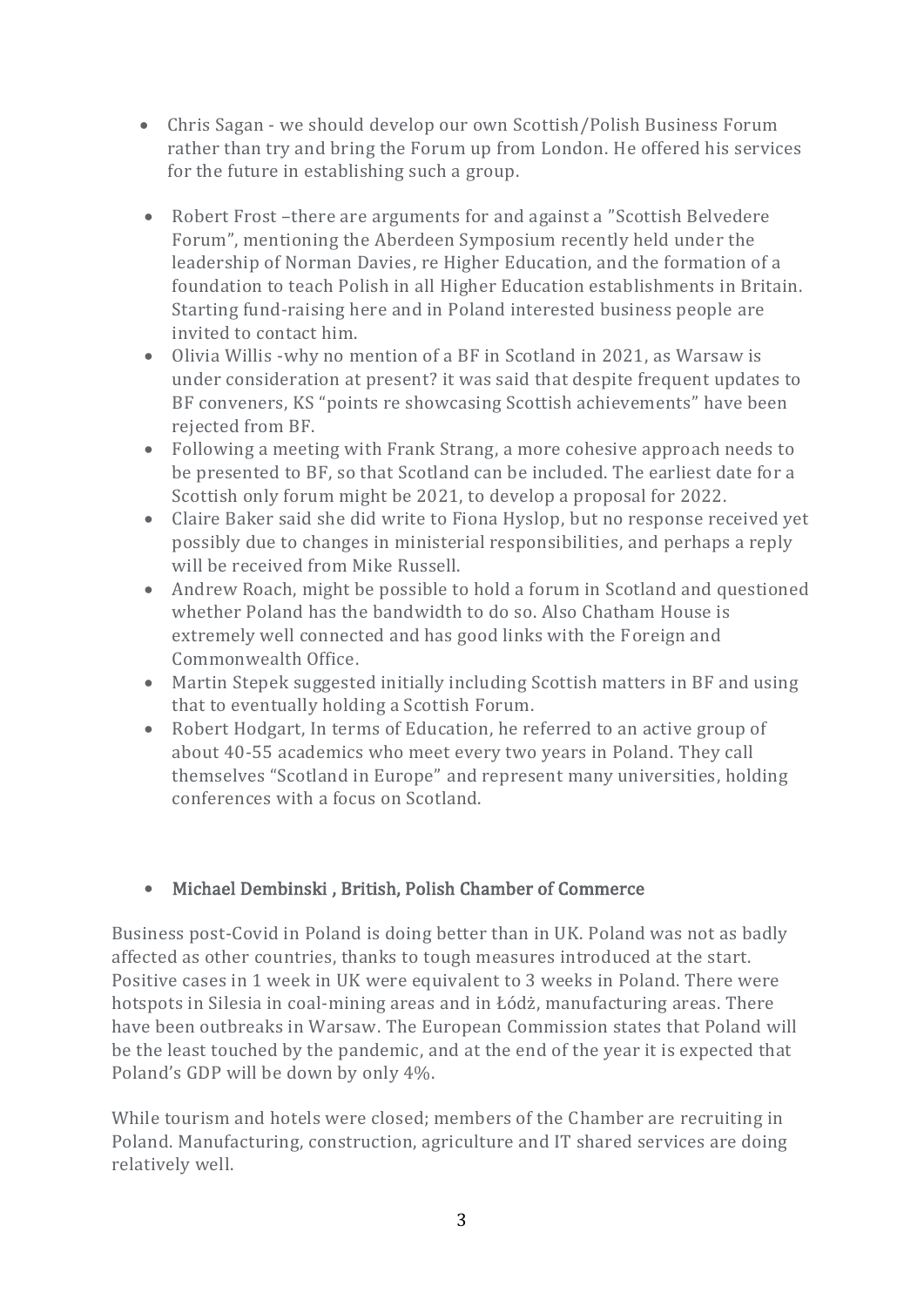Opportunities in Poland for Scottish businesses, and working with Scottish Development International yields possibilities. Working frequently with Martyn O'Reilly and now Fife Chamber of Commerce we are promoting Poland to members. Over the last 30 years, Poland has had 28years of unbroken growth. Polish income has quintupled and the people are wealthier, and have become more worldly –wise and knowledgeable, even on whisky preferring single malts to blends

We're seeing close co-operation in fields of engineering and manufacturing companies like Weir pumps and Babcock are developing in Poland . There are now high-end shops in Warsaw but luxury Cashmere and woollen goods should also be there.

The Department of International Trade was set up in the British Embassy in Warsaw, with a view to attracting Polish start-ups, and IT services but it was directed at London and not Edinburgh, which isn't mentioned or promoted for financial expertise .

On Green energy –Poland has offshore wind farms near Szczecin which are heavy on hardware, but lack expertise and need the consultants and expertise which Scotland has. Minister Ivan McKee and his Polish wife Ewa were over in Poland for Burns Night and the British Polish Chamber of Commerce is keen to attract further opportunities from Scotland.

Scotland is not frequently promoted –as trade routes and the UK brand are better established in Poland; the British Embassy tends to be very London –focused and IT /Media services tend to go towards Media City in Salford. Edinburgh isn't mentioned or promoted for financial expertise and it is felt Edinburgh should have "a larger slice of the cake."

 The CPG was thanked for bringing business experts together and raising the issues which currently affect business in Poland and Scotland.

### Bartlomiej Kowalczyk PB Link

Involved with small businesses, family run businesses and the challenges which are the same for all at present due to the effect of the pandemic. Factors affecting small Polish businesses are the furlough scheme and the bounce back loan which are of great help; cash flow issues and the effect of "Settled Status" applications on workers and owners. It is felt that as exporters we should promote Scotland more , as enquiries often are directed at London, rather than Edinburgh.

Approached by Business Gateway with offers of support for Polish businesses hopefully also post-Covid, I set up the Polish Business Roadshow and covered Edinburgh, Aberdeen, Glasgow and Inverness in Scotland. Good community support in these 2 –hour events to help set up businesses and discuss with Solicitors and Accountants to advise. Following discussions, networking amongst attendees was productive. The impact of Covid on Polish businesses in the UK long term may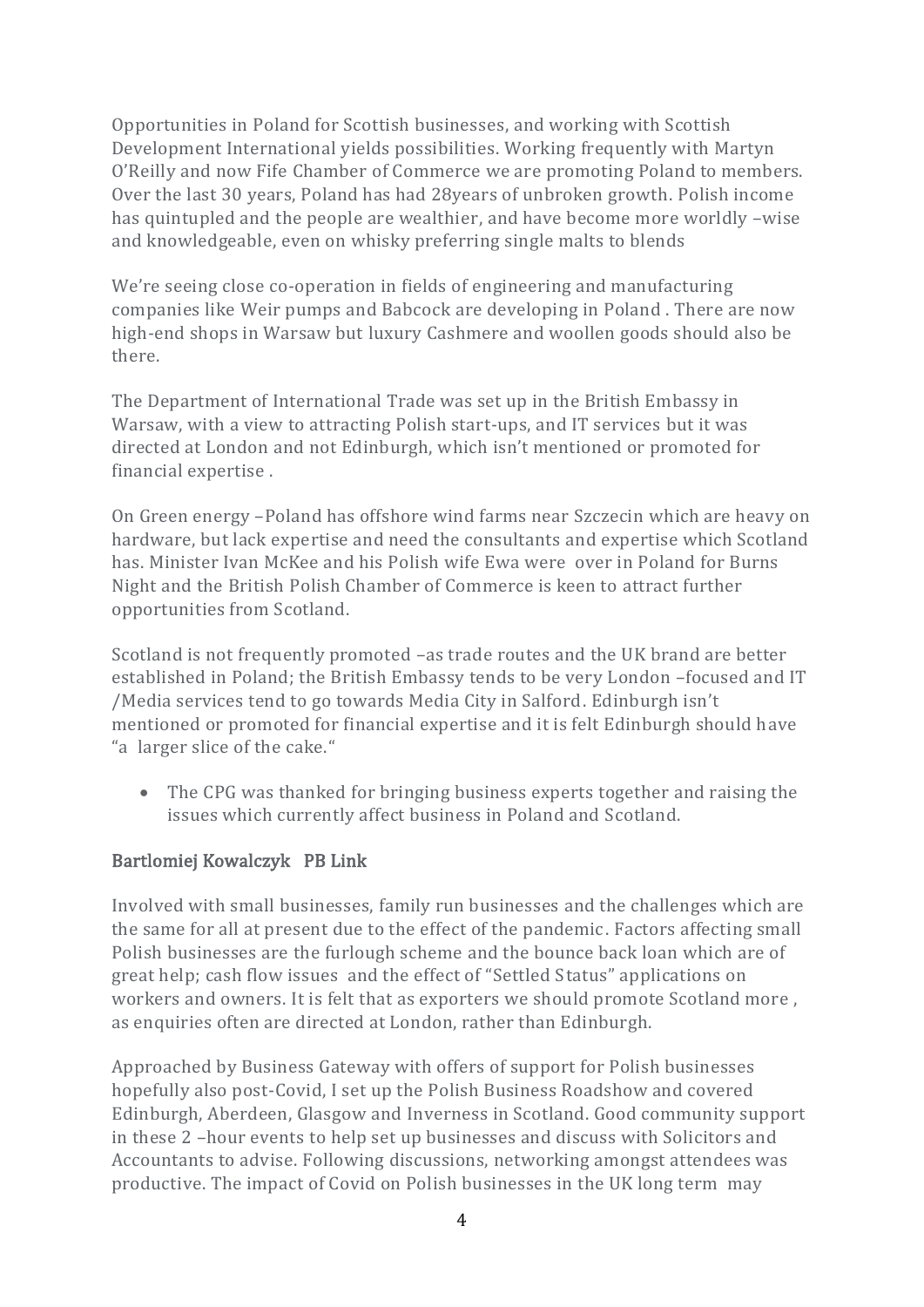result in serious difficulties and bankruptcy, if UK government support is withdrawn. For small family-run businesses , the options are limited to staying with the business, going back to Poland, or going online. Post-Covid future for Polish businesses, many of whom are dependent on UK support, Bartek feels will possibly follow a similar pattern .

### Martyn O'Reilly Scottish Government Trade Envoy to Poland since 2018

Many years' experience of working in Poland and promoting Scotland, and vice chair of British Polish Chamber of Commerce. A new appointment at the British Embassy of a Permanent Representative of Scottish Development International , will focus on energy ,the renewables sector, oil and gas. Global Scots (12 Scots with over 20 years' experience each of working in Poland) among whom are many experienced, qualified specialists, who can advise on business promotion in Poland. In 2018 Scottish exports to Poland topped £395 million. The Irish Government managed 1 billion euros of exports to Poland. The Irish bought a bank in Poland and the businesses followed. The Scots have a great reputation in Poland, there is presently a big focus by the Scots Government to expand exports to Poland. A recent success is the link up with Chopin Vodka with malt whisky bottlers in Elgin where the whisky can be promoted alongside Chopin Vodka. Martyn indicated that the Scots need to be stirred up and look towards exporting goods and services to Poland despite the perceived language barrier. Most Poles in business speak Polish as well as English. His plans include focussing on hundreds of Scottish companies and supporting them with exporting to Poland. Burns Night Celebrations in Warsaw, with the Caledonian Society, to be a very successful networking event . A "Wojtek" commemorative tie was even given to Lech Walesa along with a bottle of whisky.

Martyn hopes to focus on 1000 companies in Scotland and encourage them to expand into Poland. Likewise, any companies in Poland who wish to trade in Scotland would be very welcome.

### Grzegorz Marecki CEO Continuum Industries

Grzegorz Marecki, a,Civil Engineer came to Heriot –Watt University (Edinburgh) to study in 2013. "A great university which offered him and friends who came over with him, a great place to study and support with fees ". In 2018 he and colleagues started up a technology firm to develop software for engineers to design infrastructure for railways, roads, cables and renewables by turning processes which took months to a few hours. A young company of 12 people, 9 nationalities 3 of whom are Polish.

He considers the company really lucky to raise £1.5 million from venture capital backed by the Scottish Government and some from Central European Funding through Prague and a London-based venture capital firm. At university, we were quite a young team, 150 students from Edinburgh and Heriot Watt, for 5 years they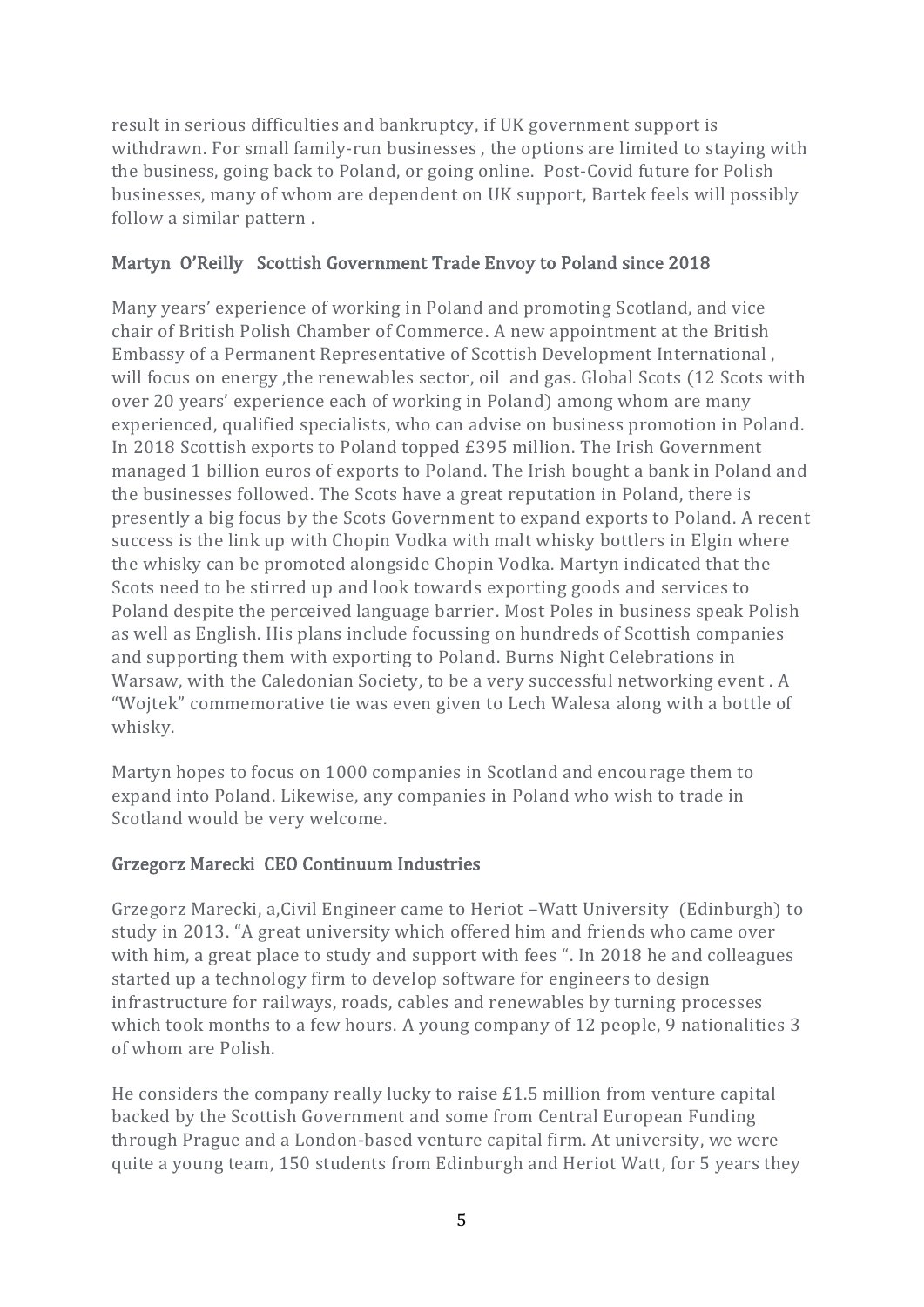were led by Poles; called "Hyped" interested in" Hi-Speed Vacuum Travel ." Fortunate to meet Gareth Williams, founder of "Skyscanner", (with his offices across from Edinburgh university; Gareth Williams invested £250,000 in the students' ideas of "Hyped", and gave us access to entrepreneurs, software engineers and talented executives .

The short term market doesn't pose too many difficulties for us, as we were planning for a worst case scenario .As a software company we're finding it easier to engage with technology customers at present ,and are considering investing in Poland where there is a great deal of talent ,as in Scotland but it is super expensive and limited . That's why we teamed up with a Central European Investor to work with us to develop the company in Poland; where popular programmers and software developers and computer engineers are highly rated. (Skyscanner had offices in Poland in Rzeszow, which were very successful) Benefits we are considering are access to the European market, made easier due to the British brand which Polish start- up companies struggle with and. don't have the means to raise venture capital .

#### **Discussion**

.

- Joan McAlpine thanked all the speakers and in particular the inspiring story of the last speaker –Grzegorz. It shows a good government policy to welcome EU students, and support fees. Edinburgh has great talent and software developers. Engaging Scottish entrepreneurs, recent hires made by his company due to changes in the economic situation, people who had lost their contracts because of the pandemic were available to work. Future expansion plans include Poland and maybe hiring of many more. Post-covid there will be high unemployment but talent is great in Edinburgh ; there are schemes to upskill people into software development and the situation is better for developing business here than in the south where salary scales are very high.
- Martin Stepek CEO of Scots Family businesses, is developing a Polish Family run Business group, planning to link the two in the future. He mentioned that 41 businesses in Scotland are family-run businesses eg Wood, Baxters, Thomsons, Tunnocks, Walkers Shortbread amongst others. Martin also spoke about his production of heritage tales of life lessons learnt from difficult situations of his Grandparents, who suffered a great deal. He has created eight 10 -minute videos which he is happy to share, which may be helpful in the present situation.
- David Worthington asked can we do more to bring people together for CPG meetings? He lives 4.5 hours away from Edinburgh, perhaps with the use of technology, like zoom we could bring people from Poland to speak. Joan agreed, perhaps something to be looked at to bring more people together to the group.
- Michael Dembinski question to Grzegorz re skills; he heard from quite a few that IT projects are coming to an end with no new hires. But In Poland its full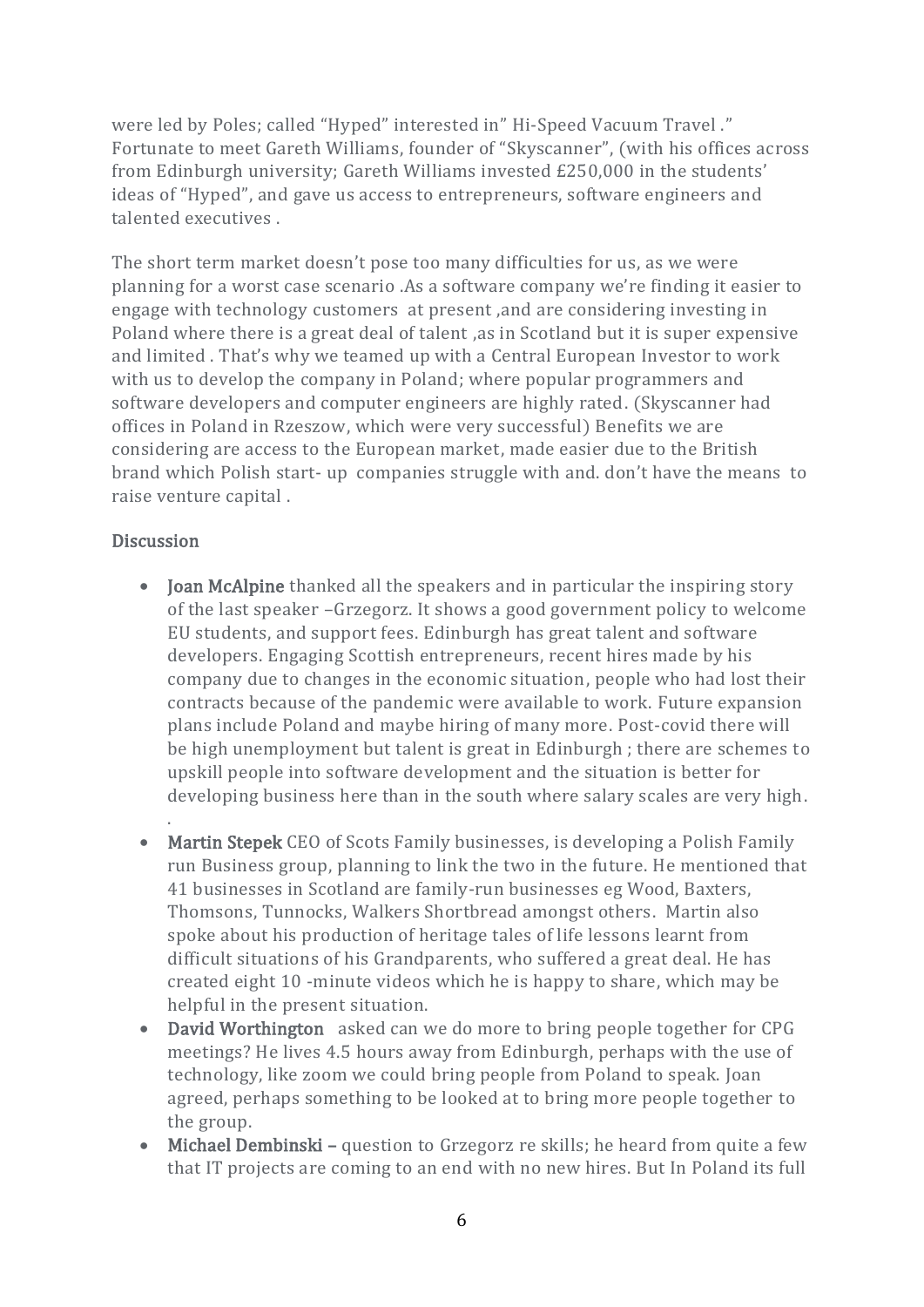steam ahead. Also mentioned the effects of IR35 of taxation of self-employed workers which will have the effect of increasing NI, taxes and salaries on selfemployed IT people. Two colleagues, have said that it will affect contractors charging higher fees, so it might be easier to hire from Poland .

- Grzegorz Marecki as a startup company they do not use contractors. They hire directly and offer employees a share in the company -not possible with a contractor
- Olivia Willis in reply to Bart, Polish Professional Forum, as Consultants disruption in the markets generates more work for them and business is thriving. International businesses employing Polish firms are very supportive, during the lockdown and relieve restrictions on parents, increasing flexibility and support for employees eg delivering home offices and materials quickly; many Polish businesses react this way. Business as usual
- Karin Friedrich -students from Poland affected by Erasmus scheme- are there any plans between Scotland and Poland to replace Erasmus ?
- Joan McAlpineand the committee on Tourism Culture and External Affairs pressed importance of Erasmus negotiations progressing after the enquiry into UK government plans and the Scottish government to restore Erasmus.
- Karin Friedrich -bi lateral co-operation Scotland and Poland possible even though EU are prepared to discuss if UK gives the go-ahead.
- Joan McAlpine, Michael Russell will be asked about bilateral negotiations on Erasmus which affects not only Higher Education, covers apprenticeships language learning.
- KS –Belvedere Forum –is there a possibility at the next Belvedere in Warsaw could Martyn run a Scots/Polish Fringe event alongside As there are Alumni of Edinburgh University in Poland would it be possible to get them together to form "Talent Hubs" ? Global Scots and Global Poles should be encouraged to get together.
- MartynO'Reilly, keen to bring Scottish Alumni together, St Andrew's and Aberdeen Alumni at the Scottish Office at the British Embassy shared a Whisky table. These people are the future professional management in Poland.

# • Sylwia Spooner –for the Polish Consulate : Polish Presidential Elections :

It's well known the Polish Presidential Elections were to be held on 10th May, which would not be possible due to Covid restrictions. The legislation in Poland allows for postal voting. The new date set is for 28th June 2020 with a second round on 12th July. The entire process will be conducted by correspondence. There are 130,000 Poles in the UK and 15,000 registered to vote in Scotland. Two of our members Maciej Dokurno and Tomasz Borkowy are very involved in promoting the democratic process, Ballot papers will be sent out now and the Electoral Commissions are based in the Consulates, we're hoping everyone will vote.

Sub Group Updates: Written reports submitted later